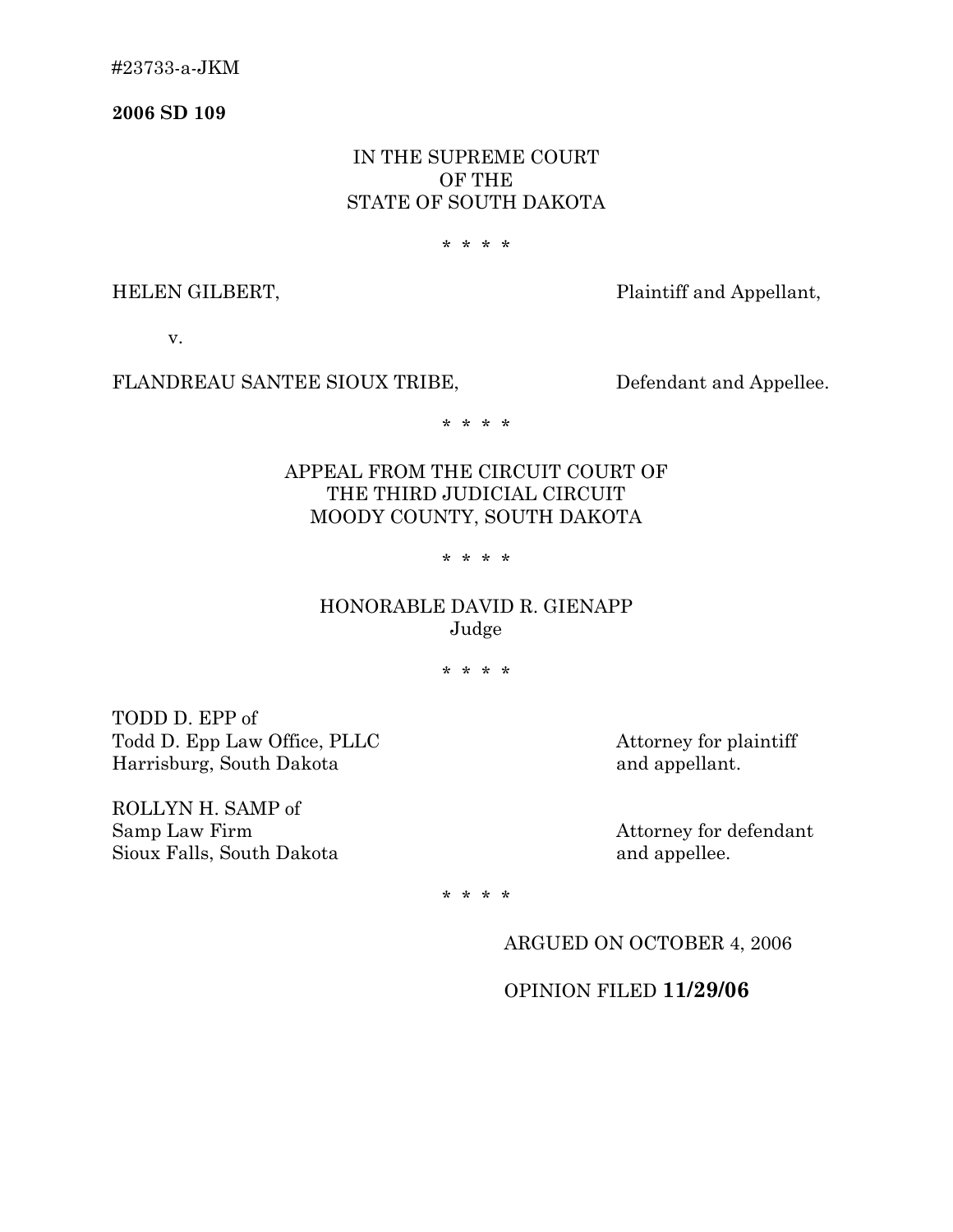#### MEIERHENRY, Justice

[¶1.] Gilbert was denied unemployment insurance (UI) benefits after a referee determined she had been terminated for work-related misconduct under SDCL 61-6-14.1. Gilbert claimed the South Dakota Department of Labor Unemployment Insurance Division's (Department) denial violated her state and federal constitutional rights of free speech. The circuit court affirmed the denial and Gilbert appeals. We affirm.

### **FACTS**

[¶2.] Helen Gilbert (Gilbert) was employed by the Flandreau Santee Sioux Tribe (Tribe) as an education coordinator from November 13, 2000 to August 10, 2004. Gilbert supervised a federal wellness program for grades 7-12. Gilbert's discharge was based on a letter she wrote to the Tribal Executive Committee in reference to the committee's political appointment of Donalda "Neldie" Montoya (Montoya) to the Office of Tribal Secretary, an office also sought by Gilbert. The letter sharply criticized Montoya's appointment. Gilbert's complaint about Montoya stemmed from an earlier incident concerning defamatory statements Montoya allegedly had made about Gilbert.

[¶3.] After learning of Montoya's appointment and before writing the letter, Gilbert telephoned Montoya. In the phone call, Gilbert told Montoya that she was going to "sue her for slander for the statement she made in May, and that she should write this conversation date and time down and let. . . her supervisor know."

[¶4.] After the phone call, Gilbert wrote a letter during work hours on tribal stationery to the Tribal Executive Committee. The heading of the letter indicated

-1-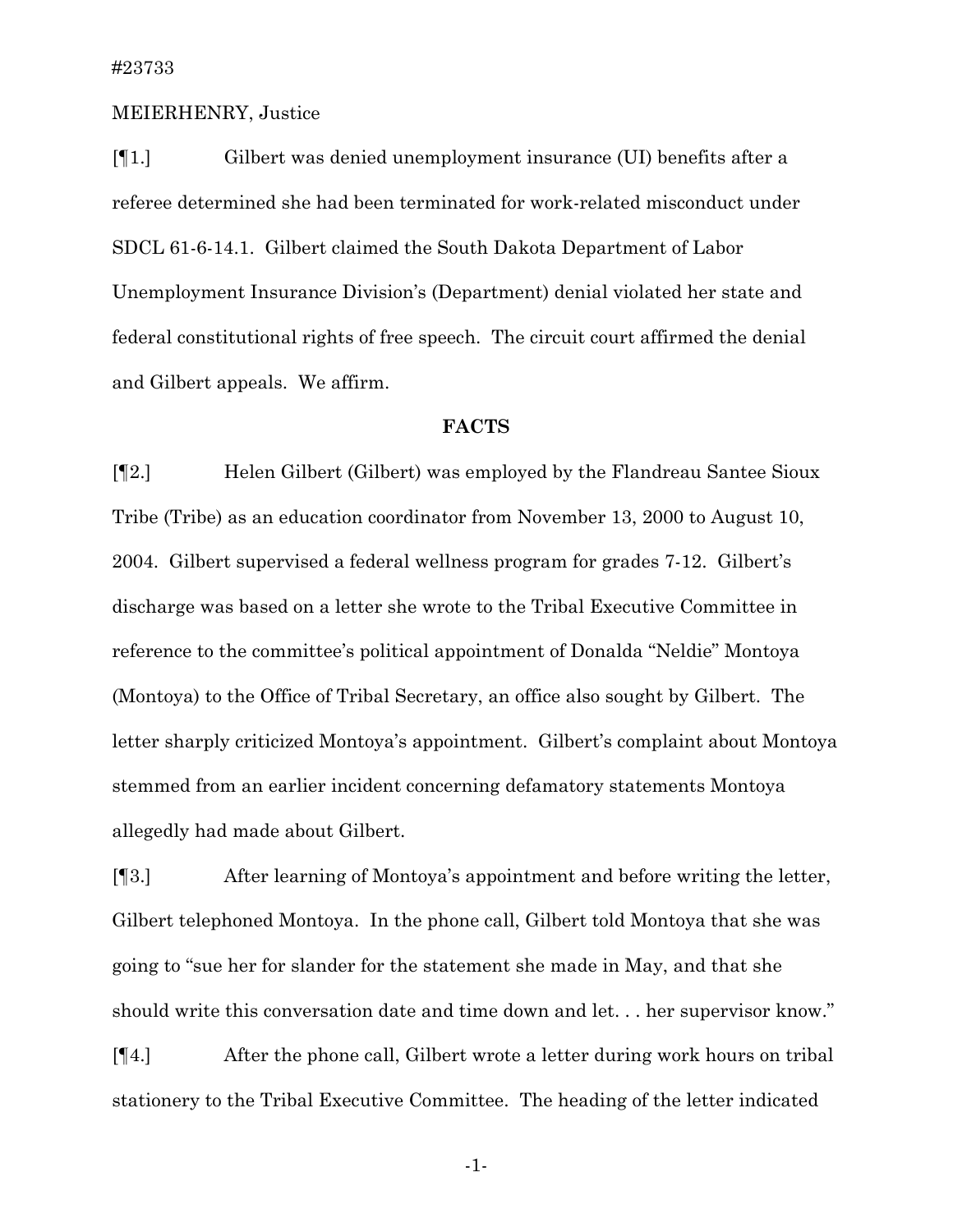that it was to the Flandreau Santee Sioux Tribe from Helen Gilbert, education coordinator, in reference to "8/10/04 Incident-Neldie Montoya appointment as FSST

Secretary." The letter began with the following paragraph:

I received a phone call at approximately 2:00 pm on 8/10/04 from an employee who stated that they were just told that Neldie Montoya has just been appointed as Secretary for the tribe. Neldie, during the election petition process had stated to Elizabeth Shortman that the Council was going to block my nomination based on allegations that I was charged as a prostitute. The knowingly false charge such as this sent me over the edge. I have never received any follow up after I complained about Neldie's statement.

Additionally, the letter criticized the tribal chairman of neglect of duty as follows:

[He is] unwilling and neglectful in upholding the duties of Tribal Chair by not managing the problems that fall within the purview of his office. Problem employees literally get away with murder, employees who are vocal and know their rights are persecuted.

She then went on to name several other employees who she thought were problem employees and pointedly accused the employees of such things as "violent, hysterical public performances," "violence in the workplace," "violation of the political activity policy," "embezzlement," drug and alcohol violations, and incompetence.

[¶5.] Before sending the letter, Gilbert had her supervisor review it. When asked whether her supervisor okayed the letter, Gilbert stated, "her only reaction or statement was, 'oh my God, Helen,' that was it." As a result of sending the letter to the executive committee, the Tribe decided to suspend Gilbert for violating the

-2-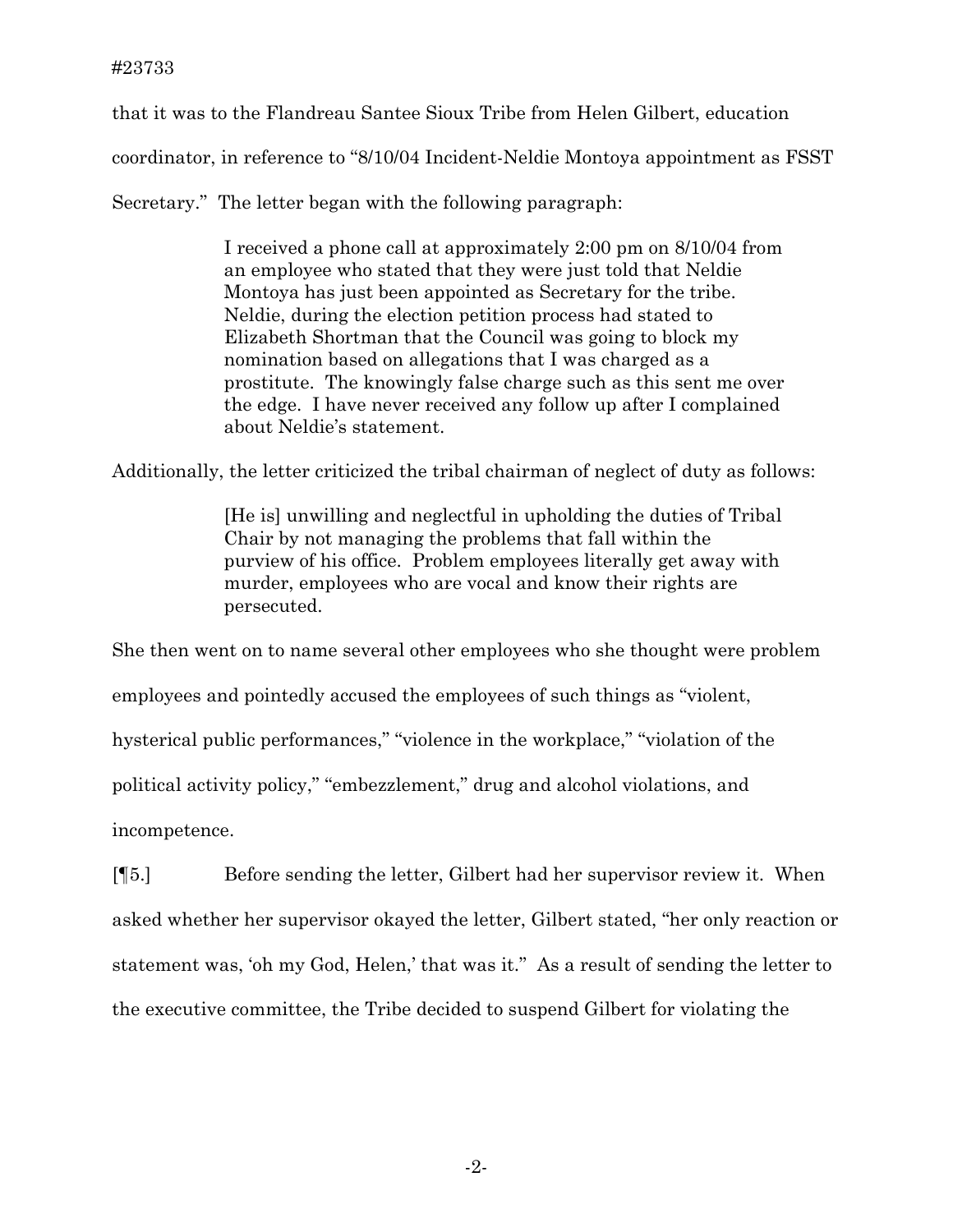political activity policy.[1](#page-3-0) Gilbert was admittedly aware of the policy but felt that writing the letter was within the parameters of her employment and refused to accept the suspension order. The Tribe subsequently terminated Gilbert's employment.

[¶6.] As a result, Gilbert filed for UI benefits with the Department on September 2, 2004. The Department initially determined that the conditions of Gilbert's termination did not disqualify her from receiving UI benefits. The Tribe appealed the Department's determination.

[¶7.] Gilbert claimed that she wrote the letter to the tribal council in her capacity as education coordinator and followed the chain of command before submitting it. After a hearing on the matter, the referee denied Gilbert UI benefits based on a finding that she had been discharged for work-connected misconduct as defined by SDCL 61-6-14.1.[2](#page-3-1) The referee specifically found that Gilbert was aware

1. Failure to obey orders, rules or instructions, or failure to discharge the duties for which an individual was employed; or

4. Carelessness or negligence of such degree or recurrence as to manifest equal culpability or wrongful intent.

(continued . . .)

<span id="page-3-0"></span><sup>1.</sup> The Tribe instituted the political activity policy because of a compact the Tribe entered into with the State of South Dakota on gambling which also prohibits the Tribe and its employees from engaging in political activity.

<span id="page-3-1"></span><sup>2.</sup> Misconduct is defined by SDCL 61-6-14.1 as:

<sup>2.</sup> Substantial disregard of the employer's interest or of the employee's duties and obligations to the employer; or

<sup>3.</sup> Conduct evincing such willful or wanton disregard of an employer's interests as is found in deliberate violations or disregard of standards of behavior which the employer has the right to expect of the employee; or

However, mere inefficiency, unsatisfactory conduct, failure to perform as the result of inability or incapacity, a good faith error in judgment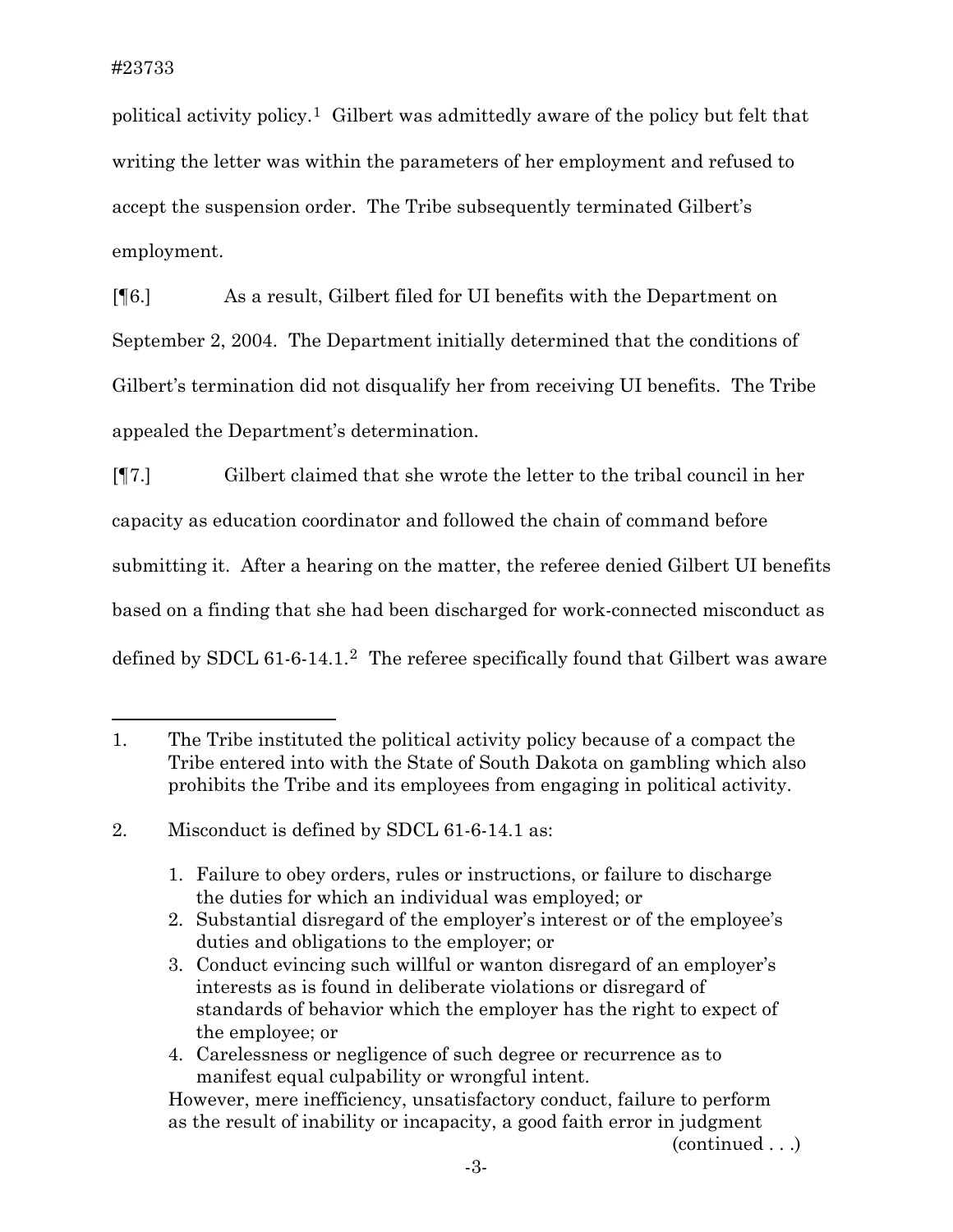of the Tribe's political policy, that she wrote a letter to the executive committee on tribal stationary while she was at work, that the letter was critical of the tribal chairman and other tribal employees and that her conduct violated the Tribe's political activity policy. Gilbert appealed the referee's decision to circuit court.

[¶8.] On appeal, Gilbert did not claim that the referee's findings were clearly erroneous. Gilbert's only contention was that she could not be denied UI benefits based upon work-connected misconduct, i.e. violation of the political activity policy, because of her constitutional right to freedom of speech. The circuit court noted that the basic facts were not in dispute, that there was no question that Gilbert's letter violated the political activity policy and that she violated the policy during working hours utilizing tribal stationery. The circuit court affirmed the referee's decision and concluded that there was no violation of Gilbert's constitutional right to freedom of speech. Gilbert appeals the decision claiming that her letter to the tribal council is constitutionally protected free speech for which she cannot be disqualified from receiving UI benefits.

### **DECISION**

[¶9.] The Tribe's reason for dismissing Gilbert was that the letter she wrote to the Tribe allegedly violated its political activity policy.[3](#page-4-0) Gilbert does not dispute

\_\_\_\_\_\_\_\_\_\_\_\_\_\_\_\_\_\_\_

(continued . . .)

<sup>(. . .</sup> continued)

or discretion, or conduct mandated by a religious belief which belief cannot be reasonably accommodated by the employer is not misconduct.

<span id="page-4-0"></span><sup>3.</sup> The Tribe's political activity policy reads as follows: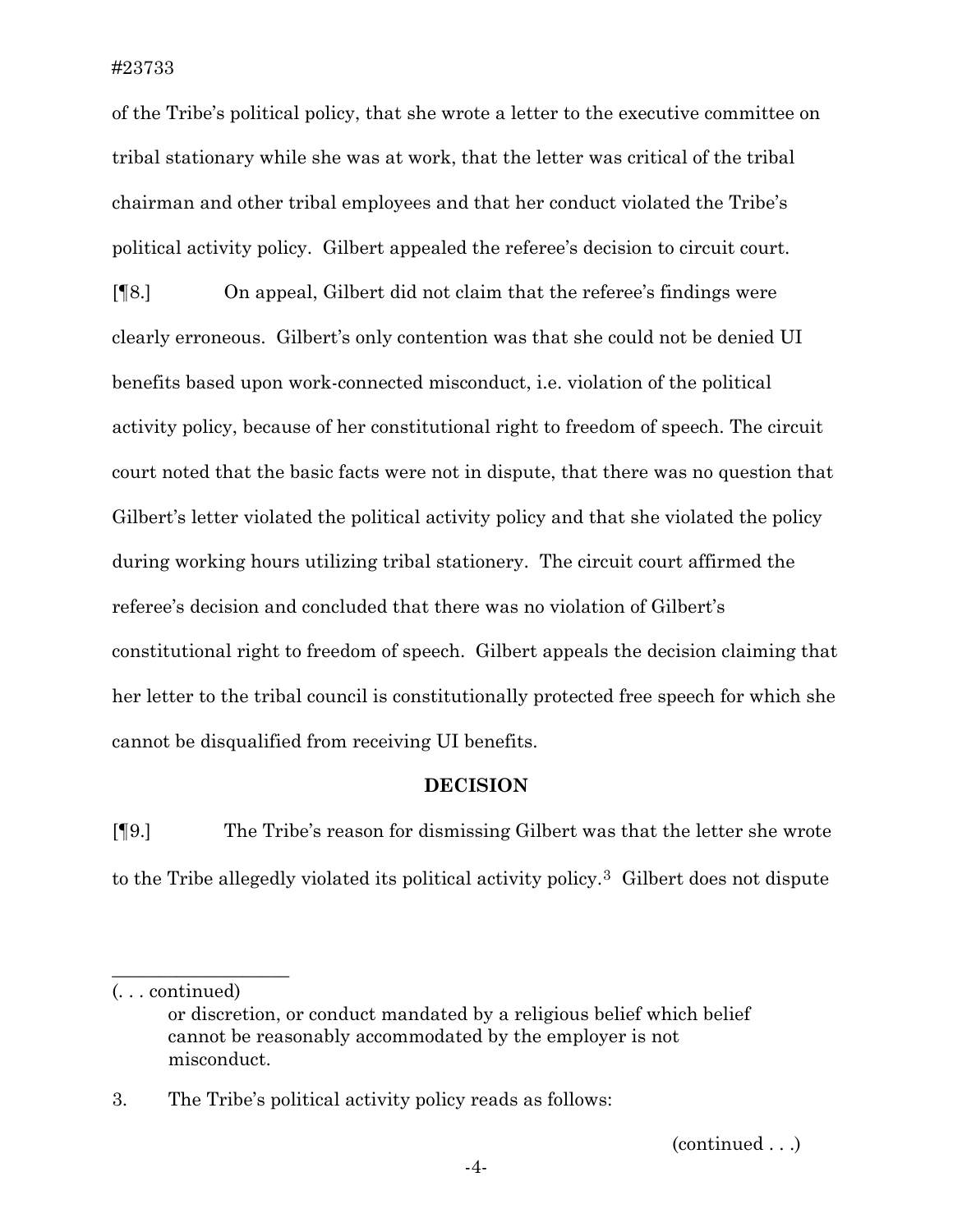that she wrote the letter on tribal stationery during work hours using tribal equipment. In fact, she does not appear to dispute the referee's and trial court's conclusions that her actions and complaints violated the Tribe's policy. Consequently, the only issue before us is whether her federal or state constitutional right to freedom of speech protects her from being denied UI benefits.

[¶10.] This Court has never analyzed the First Amendment right to free speech in the context of a state's denial of UI benefits. The United States Supreme Court has, however, recognized that the First Amendment protects religious freedom in the context of UI benefits. In *Sherbert v. Verner*, the Court found that a claimant's refusal to work on her faith's Sabbath day was protected and could not serve as a basis for denying UI benefits. 374 US 398, 403-04, 83 SCt 1790, 1793-94,

 $\_$ 

 Political activity includes, but is not necessarily limited to, the following: preparing, circulating, signing, or soliciting signatures to petition for recall, referendum or initiative, enrollment petitions, election petitions or any other petition involving tribal matters or affairs; any activity intended to influence the out-come of a tribal election or a vote on a matter involving tribal affairs, whether verbal or written, that is intended to be divisive towards the tribal government.

Violation of this policy will result in disciplinary action, up to and including termination.

<sup>(. . .</sup> continued)

The tribal administration must be able to operate as fairly and effectively as possible and to protect the rights of its employees by ensuring that they are free from political influence and are able to administer programs without bias or favoritism. It is therefore the policy of the Tribe that employees not engage in political activities during work hours. Employees are strictly prohibited from engaging in political activity during work hours or from using tribal equipment or property for political activity as defined below. Employee shall not be subject to influence or pressure from Executive Committee members or candidates for office.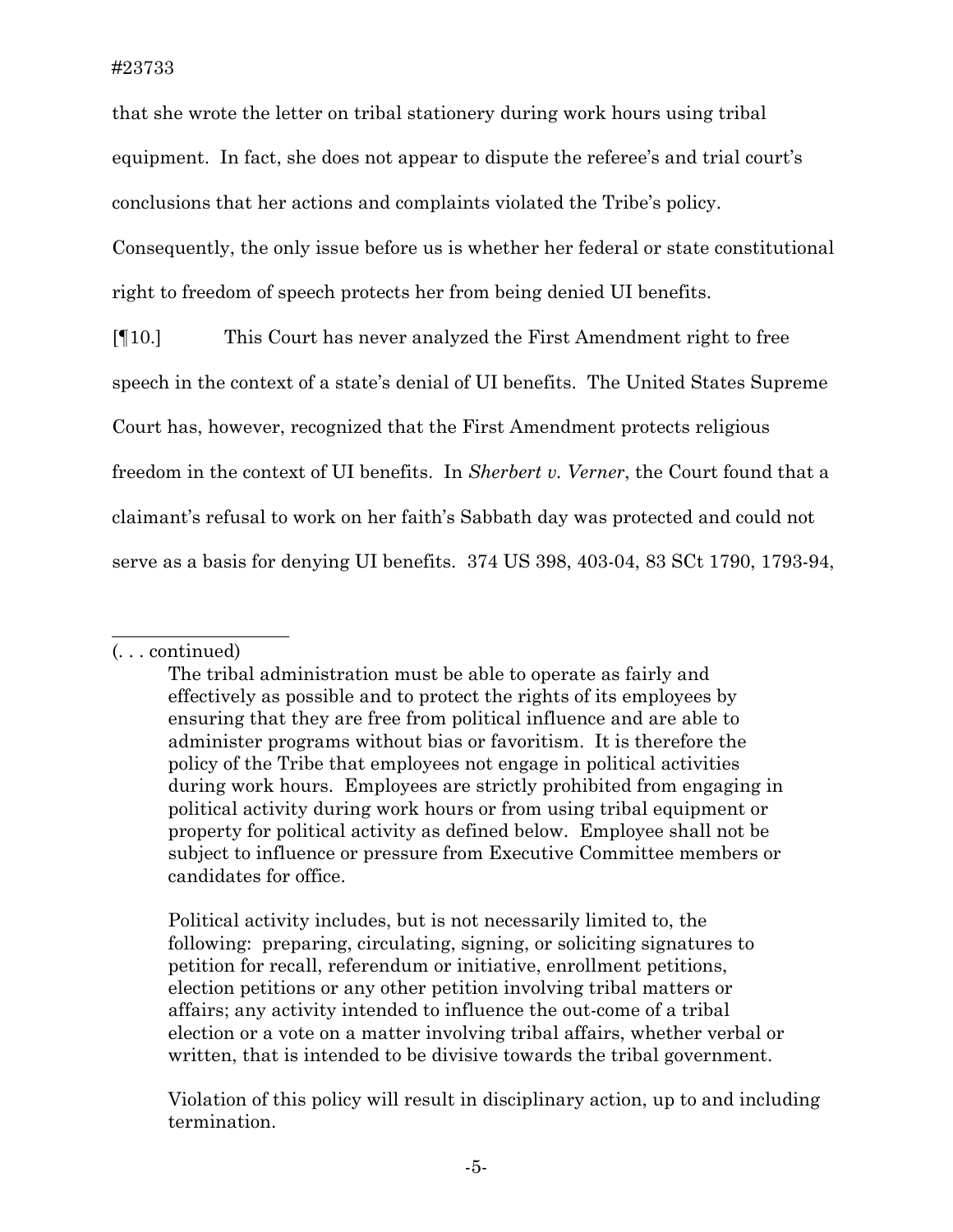10 LEd2d 965 (1963). Additionally, the Court has long recognized a public employee's protection of freedom of speech in cases of discharge from employment. As recently stated in *Garcetti v. Ceballos*, "It is well settled that 'a State cannot condition public employment on a basis that infringes the employee's constitutionally protected interest in freedom of expression.'" 126 SCt 1951, 1955, 164 LEd2d 689 (2006) (quoting [Connick v. Myers](http://www.westlaw.com/Find/Default.wl?rs=dfa1.0&vr=2.0&DB=708&FindType=Y&SerialNum=1983118236)*,* [461 US 138, 142, 103 SCt 1684,](http://www.westlaw.com/Find/Default.wl?rs=dfa1.0&vr=2.0&DB=708&FindType=Y&SerialNum=1983118236)  [1687, 75 LEd2d 708 \(1983\)](http://www.westlaw.com/Find/Default.wl?rs=dfa1.0&vr=2.0&DB=708&FindType=Y&SerialNum=1983118236)). "[T]he First Amendment protects a public employee's right, in certain circumstances, to speak as a citizen addressing matters of public concern." *Id*. Thus in determining whether Gilbert can be denied UI benefits, we follow the method of inquiry set forth by the United States Supreme Court. The Court identifies two inquiries that guide a constitutional analysis as follows:

> *Pickering* and the cases decided in its wake identify two inquiries to guide interpretation of the constitutional protections accorded to public employee speech. The first requires determining whether the employee spoke as a citizen on a matter of public concern. If the answer is no, the employee has no First Amendment cause of action based on his or her employer's reaction to the speech. If the answer is yes, then the possibility of a First Amendment claim arises. The question becomes whether the relevant government entity had an adequate justification for treating the employee differently from any other member of the general public. This consideration reflects the importance of the relationship between the speaker's expressions and employment. A government entity has broader discretion to restrict speech when it acts in its role as employer, but the restrictions it imposes must be directed at speech that has some potential to affect the entity's operations.

Id. (citing Pickering v. Board of Ed. of Tp. High School Dist. Will. Co., Ill., 205, 391 US 563, 568, 88 SCt 1731, 20 LEd2d 811 (1968) and *Connick*, 461 US at 147, 103 SCt at 1690).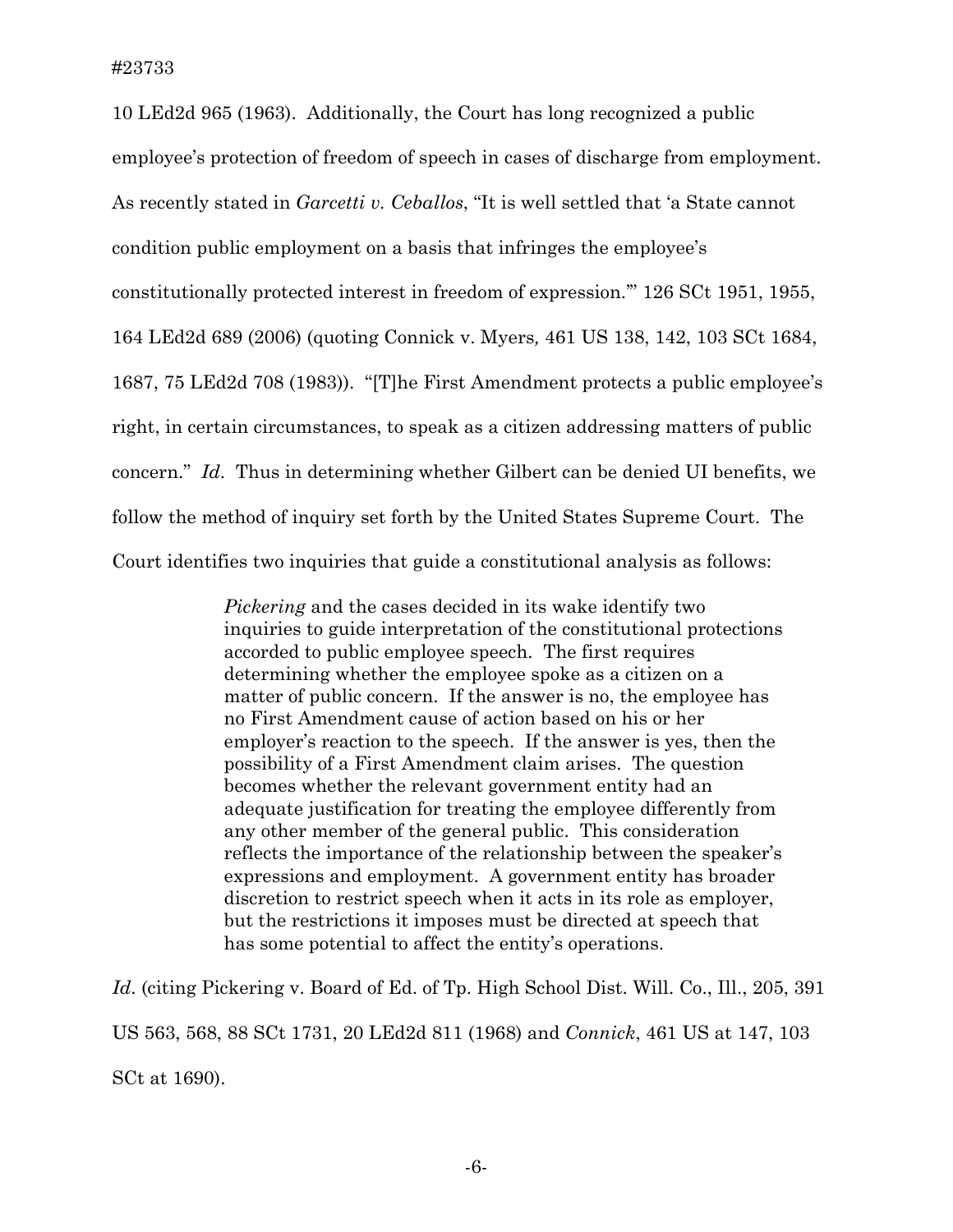[¶11.] Accordingly, our first inquiry is whether Gilbert spoke "as a citizen on a matter of public concern." *Id*.; *see also* Rankin v. McPherson, 483 US 378, 384, 107 SCt 2891, 2897, 97 LEd2d 315 (1987); State v. Springer-Ertl, 2000 SD 56, ¶¶16- 17, 610 NW2d 768, 773. The employee bears the initial burden of demonstrating that the speech involves matters of public concern. *See Connick,* 461 US 138, 103 SCt 1684. The United States Supreme Court defined public concern "as relating to any matter of political, social, or other concern to the community." *Id*. at 146, 103 SCt at 1690. In evaluating whether statements are a matter of public concern, we look to their content, form, and context, as revealed by the entire record. Rankin v. McPherson, 483 US 378, 385, 187 SCt 2891, 2897, 97 LEd2d 315 (1987). An employee acting "as a concerned citizen interested in bringing problems to light more likely raises a matter of public concern than one who attempts to rectify workplace problems." Wilson v. Washington, 929 P2d 448, 454 (Wash 1996). Statements concerning internal grievances are an example of such attempts to rectify workplace problems and are not generally considered matters of public concern. *See Connick,* 461 US at 147-48, 103 SCt at 1690-91. Likewise, an employee that offers his or her personal opinions or beliefs, especially in the work setting, does not implicate matters of public concern. *Wilson*, 929 P2d at 454; *see also* Koch v. City of Hutchinson, 847 F2d 1436, 1446-47 (10thCir 1988) cert. denied, 488 US 909, 109 SCt 262, 102 LE2d 250 (1988); Keating v. University of South Dakota, 386 FSupp2d 1096, 1107 (DSD 2005). We cannot "presume that all matters which transpire within a government office are of a public concern. . . [because] every remark - and certainly every criticism directed at a public official- would plant the seed of a

-7-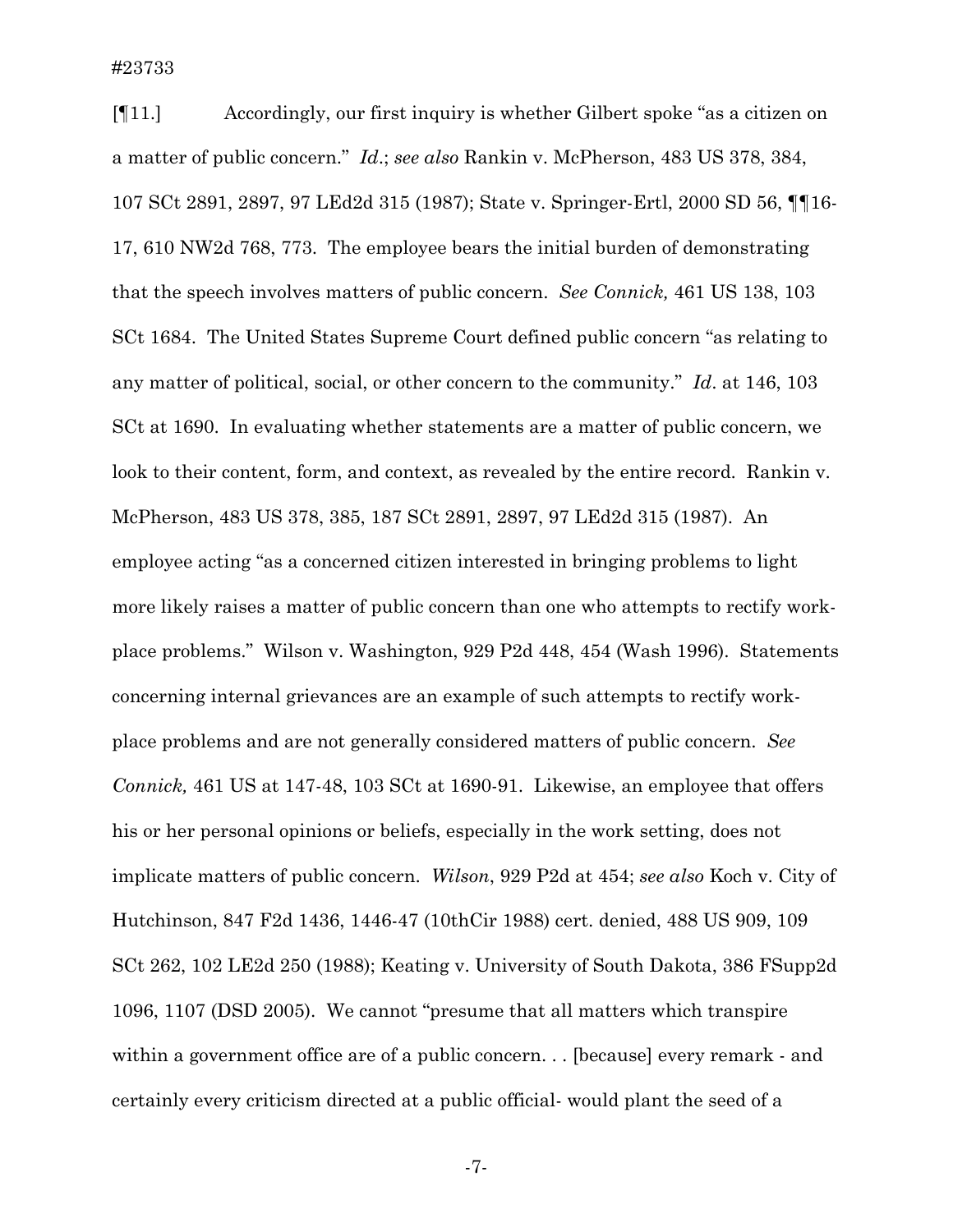constitutional case." *Connick*, 461 US at 149, 103 SCt at 1691. Instead, the content, context and form of the letter determine whether the speech addresses a matter of public concern thereby implicating the First Amendment.

[¶12.] In *Connick v. Myers*, the United States Supreme Court found that a questionnaire distributed by an assistant district attorney during work hours to other assistant district attorneys containing questions about office transfer policy, office morale, the need for a grievance committee, and the level of confidence in supervisors did not address a matter of public concern. *Id*. at 148, 103 SCt at 1690 (finding, however, that the question of whether employees felt pressured to work in political campaigns was a matter of public concern). Although the dispute with her supervisor centered on office transfer policy, the Court viewed many of the additional issues addressed by the questionnaire as mere extensions of that dispute. *Id*. The fact that the employee dispersed these questionnaires during work hours because she was upset over her recent transfer led the Court to determine that her concerns were simply "one employee's dissatisfaction with a transfer and an attempt to turn that displeasure into a cause celebre." *Id*. at 148, 103 SCt at 1691.

[¶13.] Gilbert claims in her response letter to the Department that she wrote the letter to the tribal council in her "capacity as education coordinator." In *Garcetti v. Cebellos*, the United States Supreme Court held that "when public employees make statements pursuant to their official duties, the employees are not speaking as citizens for First Amendment purposes." 126 SCt at 1960. While Gilbert's official duties as education coordinator did not require her to criticize the tribal chairman or her fellow employees, she claims that her position as education

-8-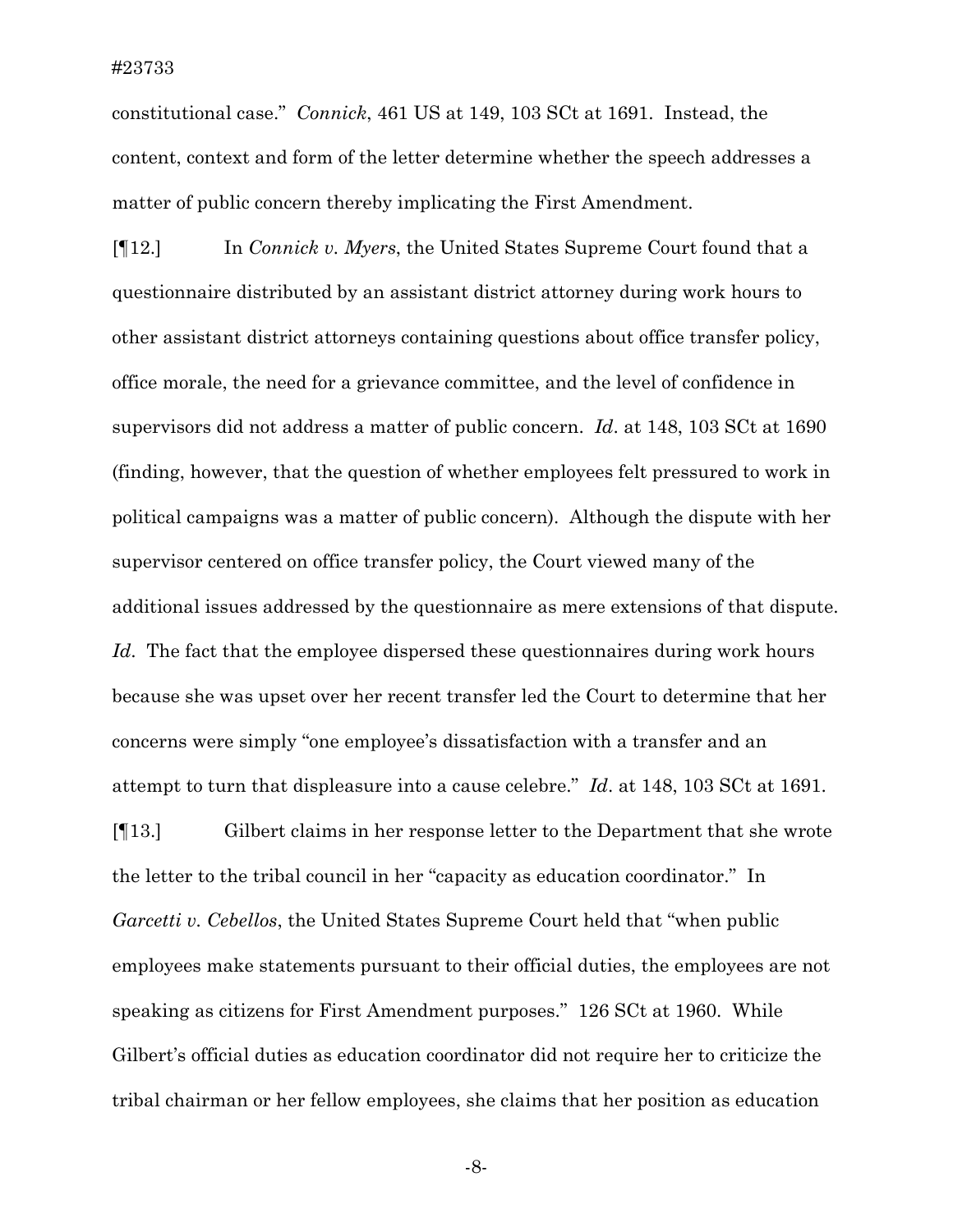coordinator gave her the authority to make such a critique. While not dispositive, this fact is relevant to the context and content of Gilbert's letter. *See id*. at 1959. Gilbert also indicated that the context of the letter involved her complaint about Montoya's alleged statement about her and Montoya's recent appointment as secretary to the tribal council. Gilbert explained her motive in her reply letter to the Department:

> In May of 2004, prior to run-off elections for the tribe, it was reported to me that Donalda Montoya, Payroll Clerk, made a statement to an employee at the Clinic, that she was told by a member of Council that if I decided to run for election for a position on Council that my nominating petition would be thrown out due to my conviction as a prostitute. This statement was made on company time, was vicious, untrue and malicious slander. I reported the incident to my supervisor and expected Donalda to be disciplined. I later found that nothing was done, by my supervisor or HR, Deb Wakeman on my behalf.

Nothing in her explanation to the Department or in her testimony indicated that she was speaking as a citizen on a matter of public concern. In fact, she claimed to be speaking in her capacity as education coordinator.

[¶14.] Additionally, the content and form of Gilbert's letter involved internal complaints about other employees and particularly the political appointment of Montoya as tribal secretary. Gilbert addressed these internal complaints to the Tribe's executive committee. Although the internal nature of her letter is not dispositive, when coupled with the nature of her complaints, we conclude that when Gilbert wrote the letter, she was not speaking as a citizen on matters of public concern. *See id.*

[¶15.] Thus considering the context, content and form of Gilbert's letter, we cannot say that the trial court erred when it concluded that the letter did not

-9-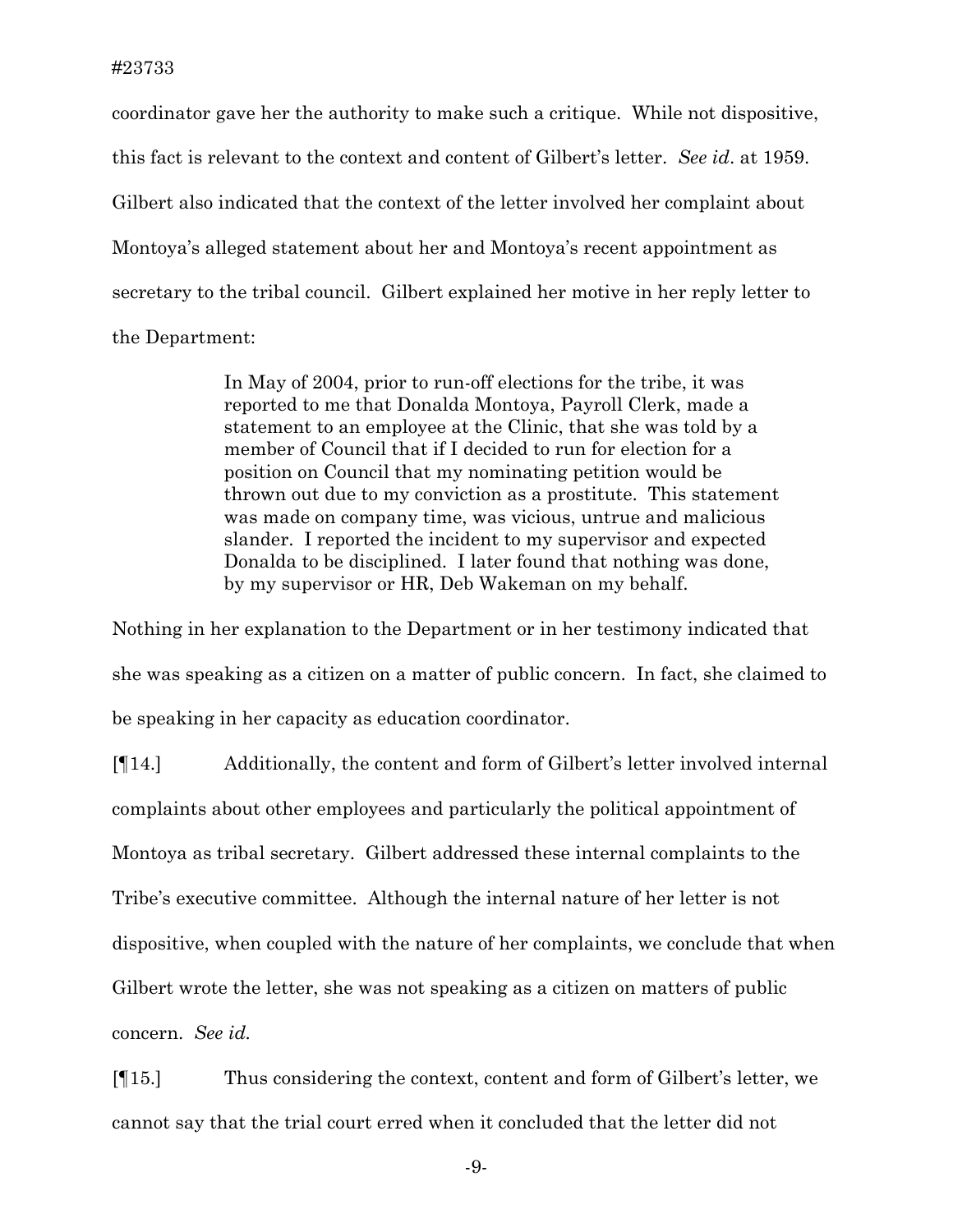contain matters of public concern. Since Gilbert's statements were not of public concern, the First Amendment of the United States Constitution is not applicable and our inquiry ends.

# *Violation of Gilbert's Right to Free Speech Under Article VI, Section 5 of the South Dakota Constitution*

[¶16.] Gilbert contends that Article VI, Section 5 of South Dakota's Constitution provides broader protection than the United States Constitution's First Amendment.<sup>[4](#page-10-0)</sup> Based on this contention, Gilbert argues that the Department's denial of UI benefits violated her right to freedom of speech under South Dakota's Constitution. While we have held that the press is afforded no greater rights under Article VI, Section 5, the facts before us present a matter of first impression. *See* Rapid City Journal Co. v. Circuit Court of the Seventh Judicial Circuit, 283 NW2d 563, 568 (SD 1979) (considering the right afforded to members of the press to access jury voir dire proceedings).

[¶17.] In considering whether to apply a broader interpretation of our state constitution, we consider the text, history, and purpose of the constitutional provision. State v. Schwartz, 2004 SD 123, ¶57, 689 NW2d 430, 445 (Konenkamp, J., concurring). In doing so, we are not bound to reach the same result as the United States Supreme Court finds in the Federal Constitution. *See* City of

<span id="page-10-0"></span><sup>4.</sup> In its entirety, Article VI, Section 5 of South Dakota's Constitution provides:

Every person may freely speak, write, and publish on all subjects, being responsible for the abuse of that right. In all trials for libel, both civil and criminal, the truth, when published with good motives and for justifiable ends, shall be a sufficient defense. The jury shall have the right to determine the fact and the law under the direction of the court.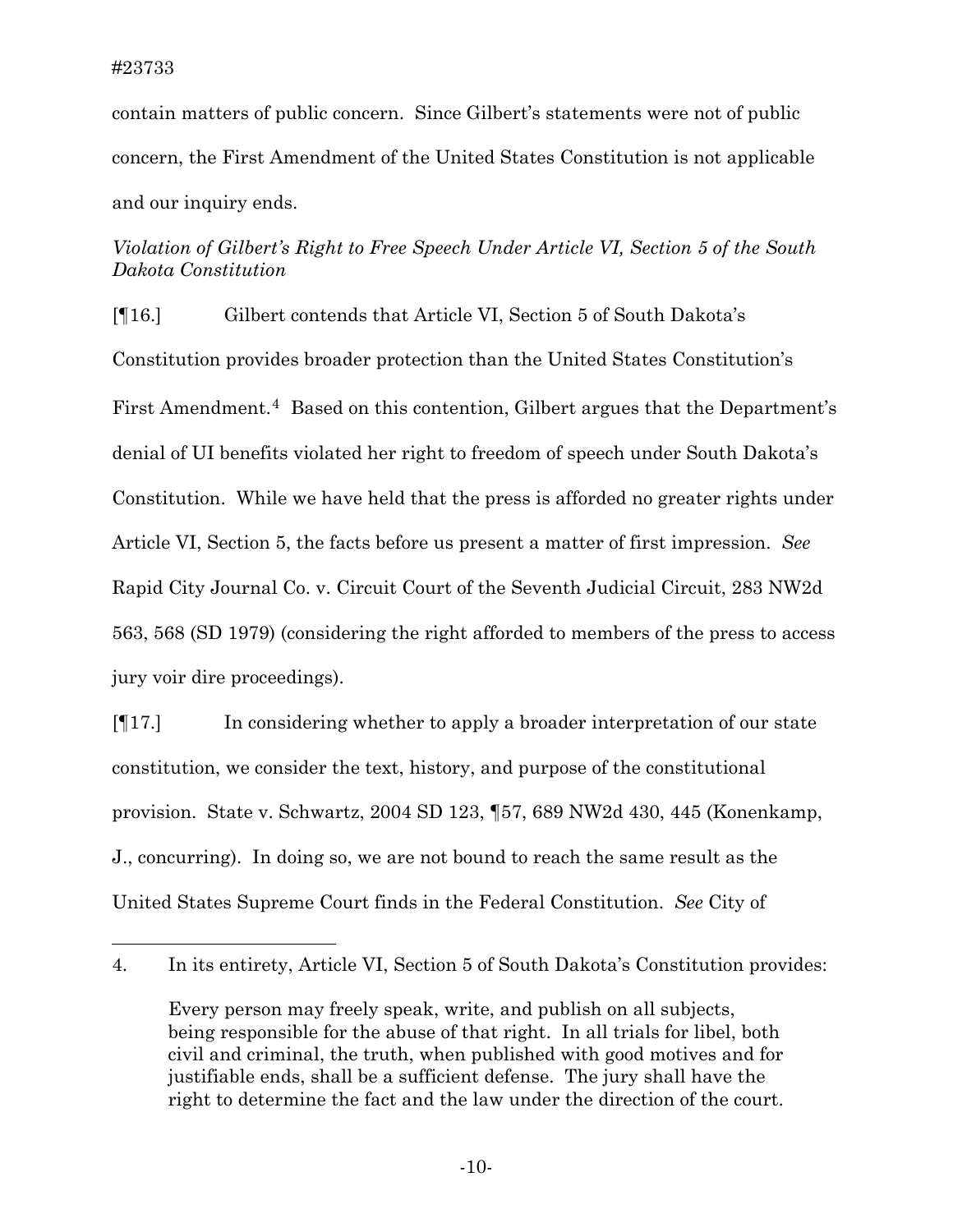Mesquite v. Aladdin's Castle, Inc., 455 US 283, 293, 102 SCt 1070, 1077, 71 LEd2d

152 (1982). The provisions of South Dakota's Constitution have legal force apart

from the federal constitution. *Schwartz*, 2004 SD 123, ¶33, 689 NW2d 430, 438

(Konenkamp, J., concurring).

[¶18.] The best argument for interpreting our State Constitution differently

from the Federal Constitution is that the texts of the parallel provisions are

different. The relevant portion of Article VI, Section 5 reads as follows:

 Every person may freely speak, write and publish on all subjects, being responsible for the abuse of that right.

The federal counterpart to Article VI, Section 5, the First Amendment to the United

States Constitution, reads:

 Congress shall make no law respecting an establishment of religion, or prohibiting the free exercise thereof; or abridging the freedom of speech, or of the press; or the right of the people peaceably to assemble, and to petition the Government for a redress of grievances.

US Const amend I. Although worded differently, both provisions guarantee freedom of speech and the press. However, it is not clear whether this difference in language was intended to provide broader protection under South Dakota's Constitution.

[¶19.] Article VI, Section 5 of South Dakota's Constitution originated at South Dakota's Constitutional Convention of 1885. On September 14, 1885, the committee on the Bill of Rights submitted a draft of the Bill of Rights to the convention. The proposed language of Article VI, Section 5 mirrored the language in South Dakota's Constitution, which was adopted on October 1, 1889 by popular vote. Article VI, Section 5 remains the same today.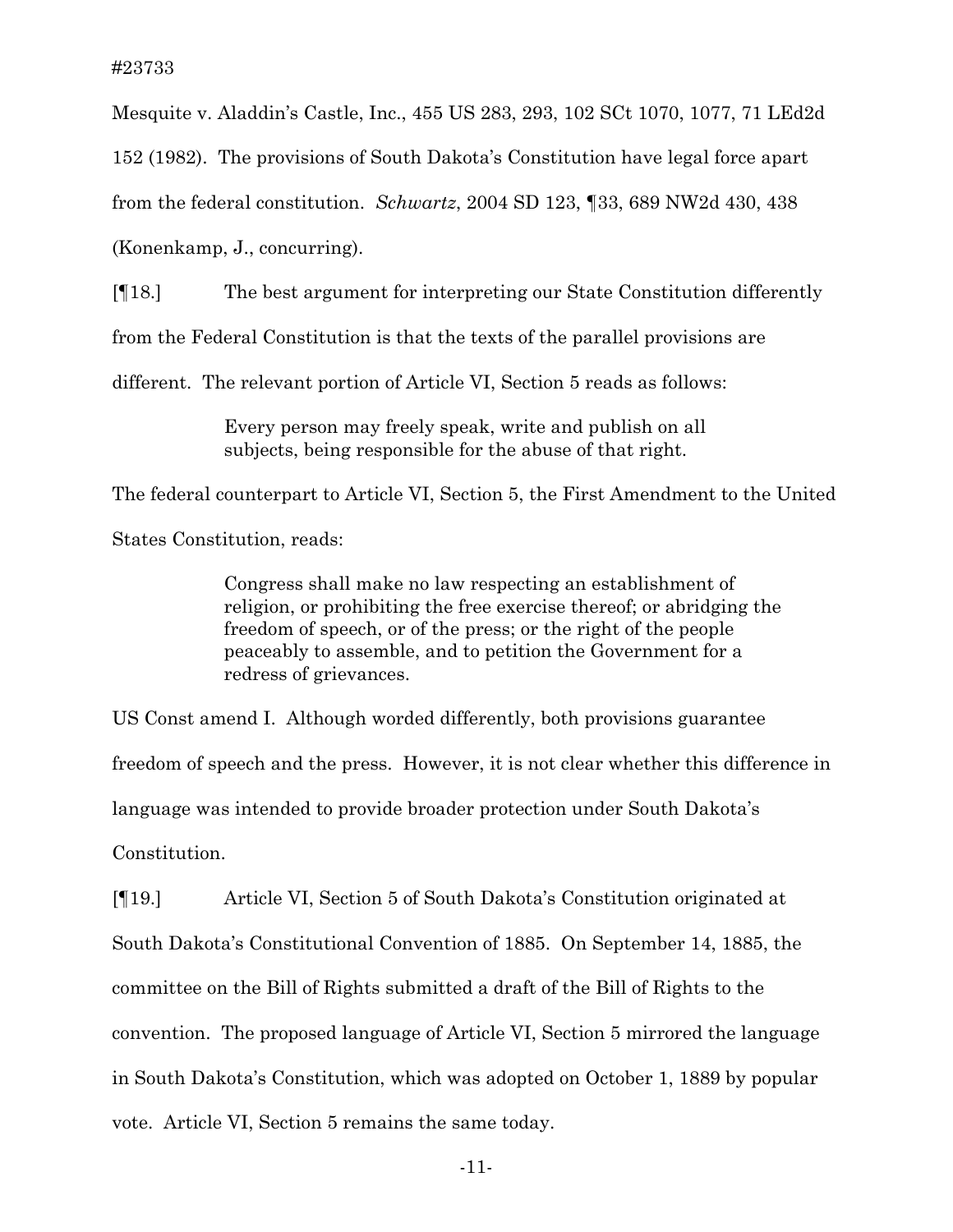$\overline{a}$ 

[¶20.] On September 17, 1885, the Convention discussed a report on the Bill of Rights and addressed each provision of South Dakota's Bill of Rights individually. However, the original manuscript of the discussions regarding Article VI, Section 5 was lost and could not be included in the published debates.<sup>[5](#page-12-0)</sup> This unfortunately gives us no insight into the thoughts and reasoning of the individuals who debated Section 5 of South Dakota's Bill of Rights.

[¶21.] Despite the absence of this particular debate, it is clear that whatever debate took place regarding Section 5, there were no changes made to the language of Section 5 proposed by the committee on September 14, 1885. We also note that the manuscripts of the debates regarding other provisions in the Bill of Rights centered on the language of similar guarantees found in other state's constitutions at that time.[6](#page-12-1) Therefore, we find no indication that the framers intended to provide more expansive protection through South Dakota's Bill of Rights than that provided by the First Amendment of the United States Constitution.

[¶22.] It is also evident that other states' constitutions played a role in the drafting of South Dakota's Bill of Rights since the majority of states have free speech provisions similar to that of South Dakota. In the early part of the twentieth century, this Court noted that nearly all of the American states had adopted a

<span id="page-12-0"></span><sup>5.</sup> In volume one, page 281, of South Dakota's Constitutional Debates, there is a note from the Editor that reads: "A page of the original manuscript of the debates has evidently been lost at this point, covering the consideration of Sections 2, 3, 4 and 5, of the bill of rights."

<span id="page-12-1"></span><sup>6.</sup> When a comparison was made, it was usually with the constitutions of California, Illinois, or Iowa.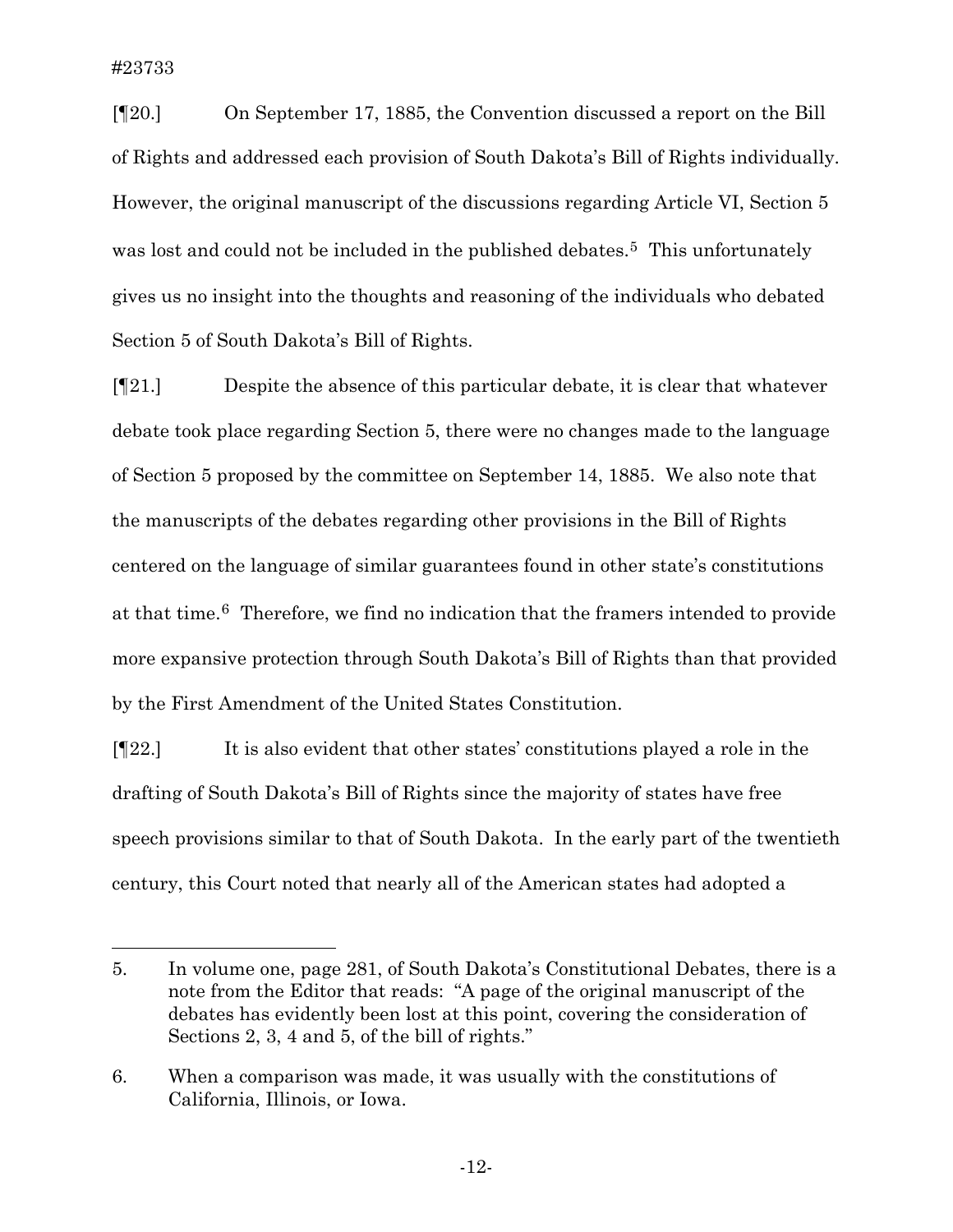similarly worded free speech amendment. State v. Kirby, 36 SD 188, 154 NW 284, 286 (1915); *see also* American Bush v. City of South Salt Lake, 140 P3d 1235, 1247 (Utah 2006)(noting that "[a]s of the year 2000, 43 state constitutions contained the 'freedom of speech' tempered by a 'responsibility for abuse' clause."); State v. Wicklund, 589 NW2d 793, 799 (Minn 1999) (noting that 33 states' free speech provisions contained the following language: "all persons may freely speak . . . on all subjects being responsible for the abuse of such right."). The majority of states with almost identical language have interpreted their state constitutional free speech provisions as coextensive with their federal counterparts.[7](#page-13-0) As pointed out by Justice Konenkamp, although we must address questions of constitutional interpretation "autonomously [to] develop a coherent body of South Dakota constitutional law," we do look to other states for guidance. *Schwartz*, 2004 SD 123, ¶33, 689 NW2d 430, 438 (Konenkamp, J., concurring).

[¶23.] The only authority Gilbert advances for a broader interpretation of South Dakota's Constitution is California's interpretation of their similarly worded

<span id="page-13-0"></span><sup>7.</sup> *See*, *e.g*., Fiesta Mall Venture v. Mecham Recall Committee, 767 P2d 719, 724 (ArizCtApp 1988); Citizens for Ethical Government, Inc. v. Gwinnett Place Assocs., L.P., 392 SE2d 8, 9-10 (Ga 1990); People v. DiGuida, 604 NE2d 336, 344-45 (Ill 1992); State v. Milner, 571 NW2d 7, 12 (Iowa 1997); Woodland v. Michigan Citizen's Lobby, 378 NW2d 337, 346-47 (Mich 1985); State v. Wicklund, 589 NW2d 793, 799-801 (Minn 1999); State v. Felmet, 273 SE2d 708, 712 (NC 1981); Eastwood Mall Inc. v. Slanco, 626 NE2d 59, 61 (Ohio 1994); Charleston Joint Venture v. McPherson, 417 SE2d 544, 548 n7 (SC 1992); Southcenter Joint Venture v. National Democratic Policy Comm., 780 P2d 1282, 1291-92 (Wash 1989); Jacobs v. Major, 407 NW2d 832, 836-37 (Wis 1987).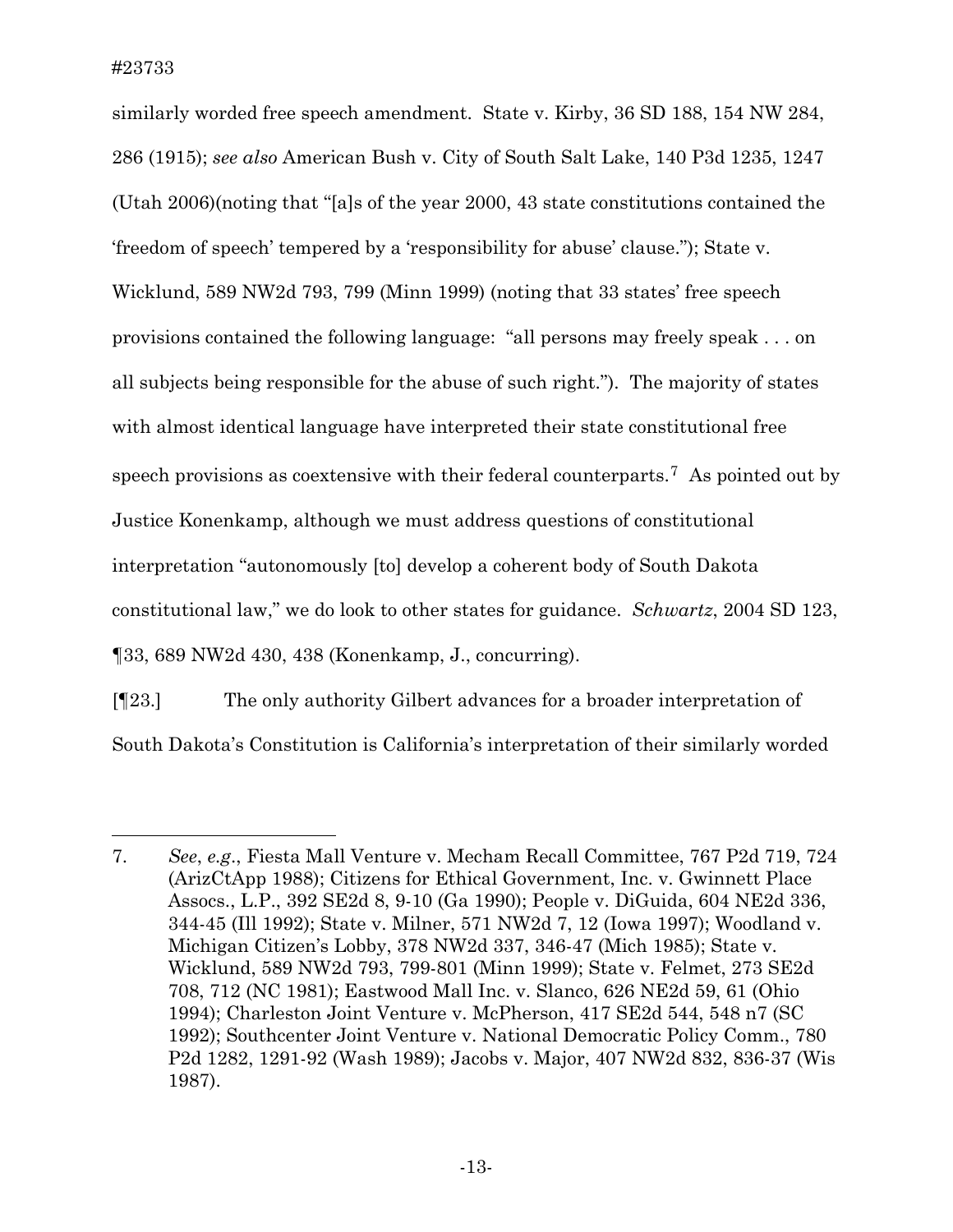constitutional provision on free speech.[8](#page-14-0) However, California has made such determinations in the context of compelled speech, obscene speech, and the absence of state action. *See* Gerawan Farming, Inc. v. Lyons, 12 P3d 720, 735 (Cal 2000) (stating that the California right to free speech, unlike the First Amendment, runs against the world and is unlimited in scope). In Gilbert's case, there is no question that there is state action because the South Dakota Unemployment Insurance Division denied Gilbert UI benefits. Furthermore, even if we interpret "public concern" liberally, we could not conclude that her speech was more than the airing of internal grievances. Interpreting South Dakota's constitution as affording greater protection than the Federal Constitution is a "significant undertaking for any state court." *Wicklund*, 589 NW2d at 799. Under the facts of this case, we do not find greater protection in Article VI, Section 5 and decline to extend its protection further than the First Amendment of the United States Constitution.

[¶24.] Gilbert also argues that the administrative law judge's findings were "clearly erroneous in light of the entire evidence in the record." However, Gilbert cites to nothing in the record nor any authority to support her argument. Therefore, we find her argument is without merit. Chapman v. Chapman, 2006 SD 36, [31,] 713 NW2d 572, 580.

The California Court of Appeals recently noted that the "state Constitution's free speech clause is at least as broad, and in some ways broader, than the comparable provision of the federal Constitution." ARP Pharmacy Serv., Inc., v. Gallagher Basset Serv., Inc., 138 CalApp4th 1307, 1314 (CalCtApp 2006).

<span id="page-14-0"></span><sup>8.</sup> Article I, Section 2 of California's Constitution provides: "Every person may freely speak, write and publish his or her sentiments on all subjects, being responsible for the abuse of this right. A law may not restrain or abridge liberty of speech or press."